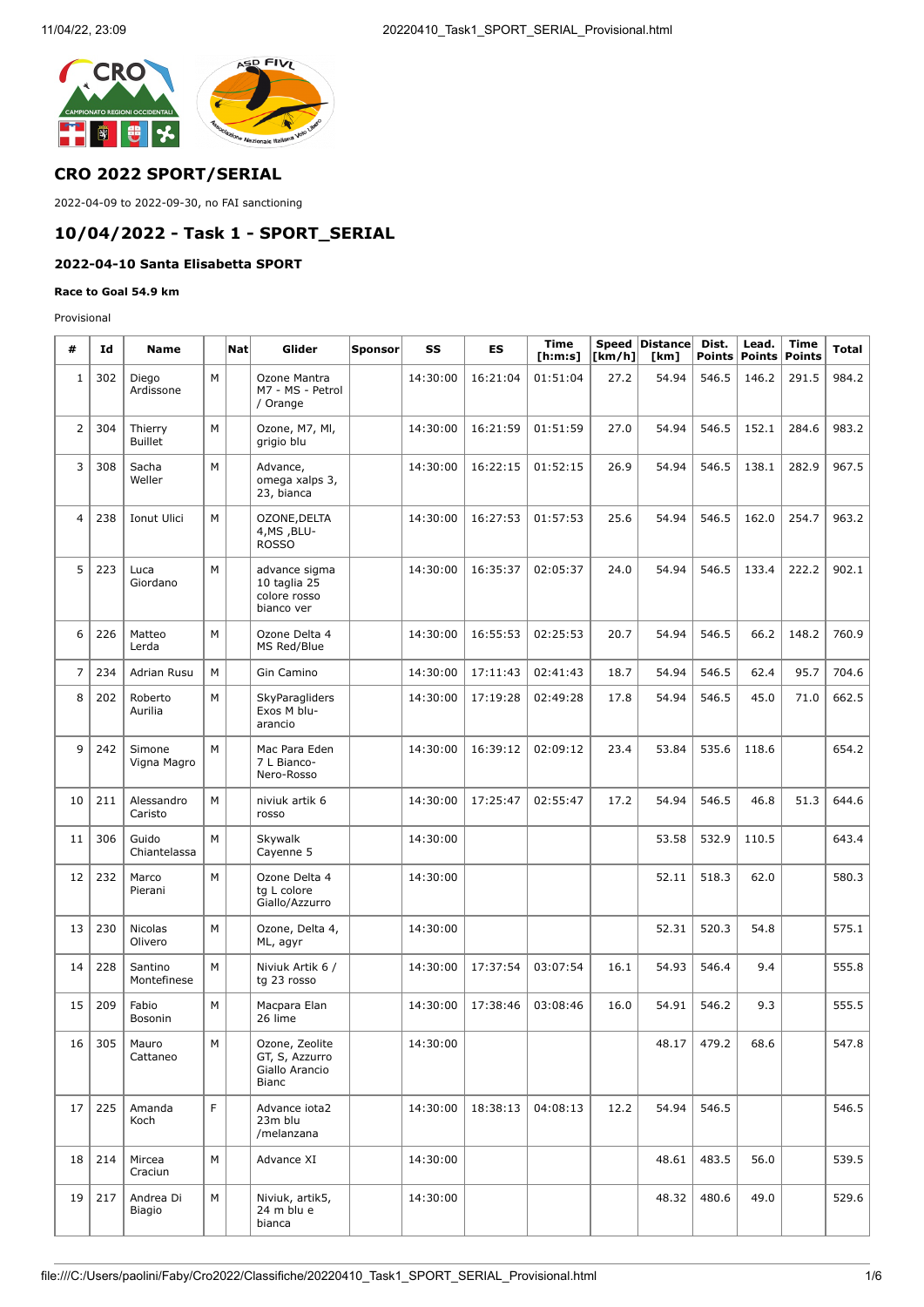| #          | Id  | <b>Name</b>            |   | $\vert$ Nat $\vert$ | Glider                                                      | Sponsor | SS       | ES | Time<br>[ <b>h</b> : <b>m</b> : <b>s</b> ] | [km/h] | Speed Distance<br>[km] | Dist.<br><b>Points</b> | Lead.<br>Points Points | Time | Total |
|------------|-----|------------------------|---|---------------------|-------------------------------------------------------------|---------|----------|----|--------------------------------------------|--------|------------------------|------------------------|------------------------|------|-------|
| 20         | 216 | Mattia<br>Delorenzi    | М |                     | Ozone Swift 5 M<br>colore YOWP                              |         | 14:30:00 |    |                                            |        | 49.66                  | 493.9                  | 18.8                   |      | 512.7 |
| 21         | 212 | Valerio<br>Cavallo     | M |                     | Mac Para , Eden<br>7, tg. 28,<br>colore bianco<br>verde blu |         | 14:30:00 |    |                                            |        | 50.52                  | 502.5                  | 7.2                    |      | 509.7 |
| 22         | 201 | Danilo<br>Andreietti   | M |                     | MacPara, EDEN,<br>L(28mq), lime-<br>azzurro-nero            |         | 14:30:00 |    |                                            |        | 47.25                  | 469.9                  |                        |      | 469.9 |
| 23         | 204 | Luca Baion             | M |                     | Windtech Bali 2,<br>taglia SM,<br>arancio rosso<br>bianco.  |         | 14:30:00 |    |                                            |        | 39.92                  | 397.1                  |                        |      | 397.1 |
| 24         | 210 | Giovanni<br>Cardaci    | М |                     | Ozone, Delta 3,<br>L, Lime, Nero,<br>Viola.                 |         | 14:30:00 |    |                                            |        | 20.64                  | 205.3                  |                        |      | 205.3 |
| 25         | 231 | Christian<br>Orsello   | M |                     | Swing helios                                                |         | 14:30:00 |    |                                            |        | 17.24                  | 171.5                  |                        |      | 171.5 |
| 26         | 240 | Alessandro<br>Vallega  | М |                     | Swing Helios<br>RS, M, rossa<br>sopra bianca<br>sotto       |         | 14:30:00 |    |                                            |        | 16.26                  | 161.7                  |                        |      | 161.7 |
| 27         | 207 | Andrea<br>Bevilacqua   | M |                     | Niviuk Artik 6                                              |         | 14:30:00 |    |                                            |        | 11.59                  | 115.3                  |                        |      | 115.3 |
| 28         | 215 | Alberto<br>Dellavedova | М |                     | Niviuk Artik 5<br>Giallo/Blu                                |         | 14:30:00 |    |                                            |        | 11.49                  | 114.3                  |                        |      | 114.3 |
| 29         | 235 | Davide<br>Sergo        | M |                     | MAC PARA Elan<br>3 S Lime                                   |         | 14:30:00 |    |                                            |        | 11.35                  | 112.9                  |                        |      | 112.9 |
| 30         | 229 | Luca Morini            | M |                     | Niviuk, Artik 6,<br>taglia 25, colore<br>wasp               |         | 14:30:00 |    |                                            |        | 11.04                  | 109.8                  |                        |      | 109.8 |
| 31         | 241 | Claudio<br>Viano       | M |                     | MAC PARA,<br>Elan3, 24, Lime                                |         | 14:30:00 |    |                                            |        | 11.02                  | 109.6                  |                        |      | 109.6 |
| 32         | 220 | Diego Filippi          | М |                     | Advance IOTA<br>2/27 Arancio<br>Bianco Blu                  |         | 14:30:00 |    |                                            |        | 8.95                   | 89.0                   |                        |      | 89.0  |
| 33         | 236 | Michele<br>Spagna      | M |                     | Phi, Maestro X-<br>Alps, Size 19,<br>Lime Blue White        |         | 14:30:00 |    |                                            |        | 8.45                   | 84.0                   |                        |      | 84.0  |
| 34         | 243 | Patrizia<br>Vitiello   | F |                     | Advance Iota 2<br>23 Gialla<br>arancione<br>bianca          |         | 14:30:00 |    |                                            |        | 8.36                   | 83.2                   |                        |      | 83.2  |
| 35         | 205 | David Bava             | M |                     | macpara eden7<br>24 bianco/rosso                            |         |          |    |                                            |        | 5.00                   | 49.7                   |                        |      | 49.7  |
| 35         | 222 | Dario Ghigo            | М |                     | Swing, nyos,<br>75-95 verde                                 |         |          |    |                                            |        | 5.00                   | 49.7                   |                        |      | 49.7  |
| 35         | 221 | Marco<br>Gallizia      | M |                     | Niviuk Artik 6<br>23 Iceberg (blu,<br>bianco, giallo)       |         |          |    |                                            |        | 5.00                   | 49.7                   |                        |      | 49.7  |
| 35         | 237 | Guido<br>Talamazzi     | M |                     | Skywalk, chili<br>5, xs, bordeaux                           |         |          |    |                                            |        | 5.00                   | 49.7                   |                        |      | 49.7  |
| <b>DNF</b> | 239 | Paolo Usai             | М |                     | Phi Allegro                                                 |         |          |    |                                            |        |                        |                        |                        |      | 0.0   |
| <b>DNF</b> | 227 | Federico<br>Litia      | М |                     | Ozone delta 3<br>ML lime                                    |         |          |    |                                            |        |                        |                        |                        |      | 0.0   |
| <b>DNF</b> | 206 | Andrea<br>Bertino      | М |                     | Niviuk Artik 6<br>taglia 23 colore<br>Iceberg               |         |          |    |                                            |        |                        |                        |                        |      | 0.0   |
| <b>DNF</b> | 303 | Giovanni<br>Bresciano  | М |                     | <b>OZONE</b><br>MANTRA 7                                    |         |          |    |                                            |        |                        |                        |                        |      | 0.0   |

#### **Task definition**

|      | No Leg Dist. Id   Radius   Open   Close |  |  | <b>Coordinates</b>                                                | Altitude |
|------|-----------------------------------------|--|--|-------------------------------------------------------------------|----------|
|      |                                         |  |  | 0.0 km   D04   400 m   13:40   20:42   Lat: 45.41835 Lon: 7.64178 | 962 m    |
| 2 SS |                                         |  |  | 3.5 km   B28   6000 m   14:30   20:42   Lat: 45.4834 Lon: 7.71971 | 1492 m   |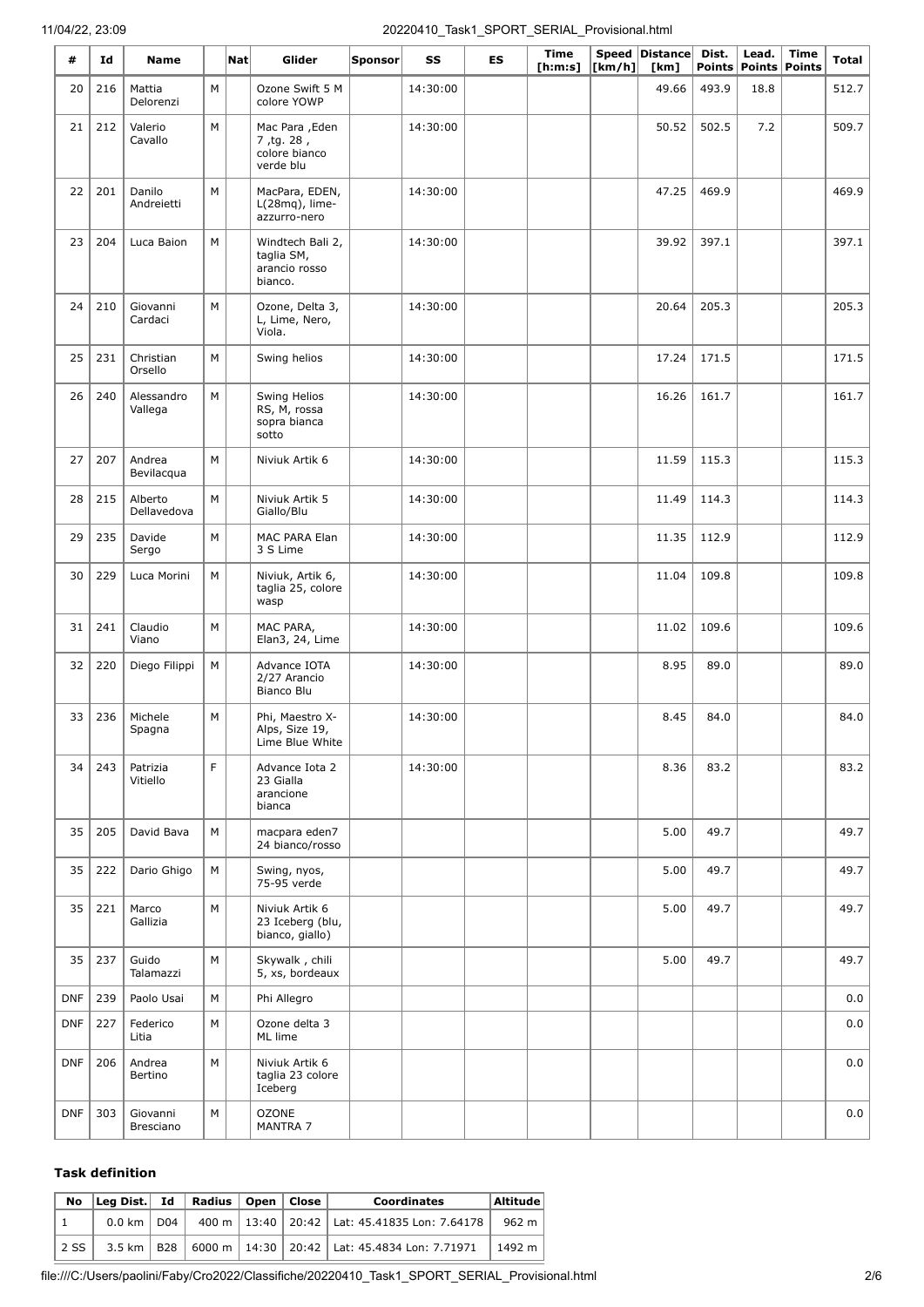11/04/22, 23:09 20220410\_Task1\_SPORT\_SERIAL\_Provisional.html

| <b>No</b> | Leg Dist. | Id              | <b>Radius</b>   | Open  | Close | Coordinates                | <b>Altitude</b> |
|-----------|-----------|-----------------|-----------------|-------|-------|----------------------------|-----------------|
| 3         | 20.0 km   | <b>B11</b>      | 3000 m          | 14:30 | 20:42 | Lat: 45.35855 Lon: 7.47178 | 2128 m          |
| 4         | 24.1 km   | <b>B06</b>      | $9000 \; m$     | 14:30 | 20:42 | Lat: 45.23477 Lon: 7.46731 | 1318 m          |
| 5         | 41.3 km   | D <sub>05</sub> | 1000 m          | 14:30 | 20:42 | Lat: 45.43893 Lon: 7.64675 | 1408 m          |
| 6         | 47.4 km   | <b>B22</b>      | 1000 m          | 14:30 | 20:42 | Lat: 45.38526 Lon: 7.71223 | 388 m           |
| 7 ES      | 53.8 km   | <b>B16</b>      | 2500 m          | 14:30 | 20:42 | Lat: 45.42111 Lon: 7.59676 | 473 m           |
| 8         | 54.9 km   | A04             | $200 \text{ m}$ | 14:30 | 20:42 | Lat: 45.40277 Lon: 7.6346  | 403 m           |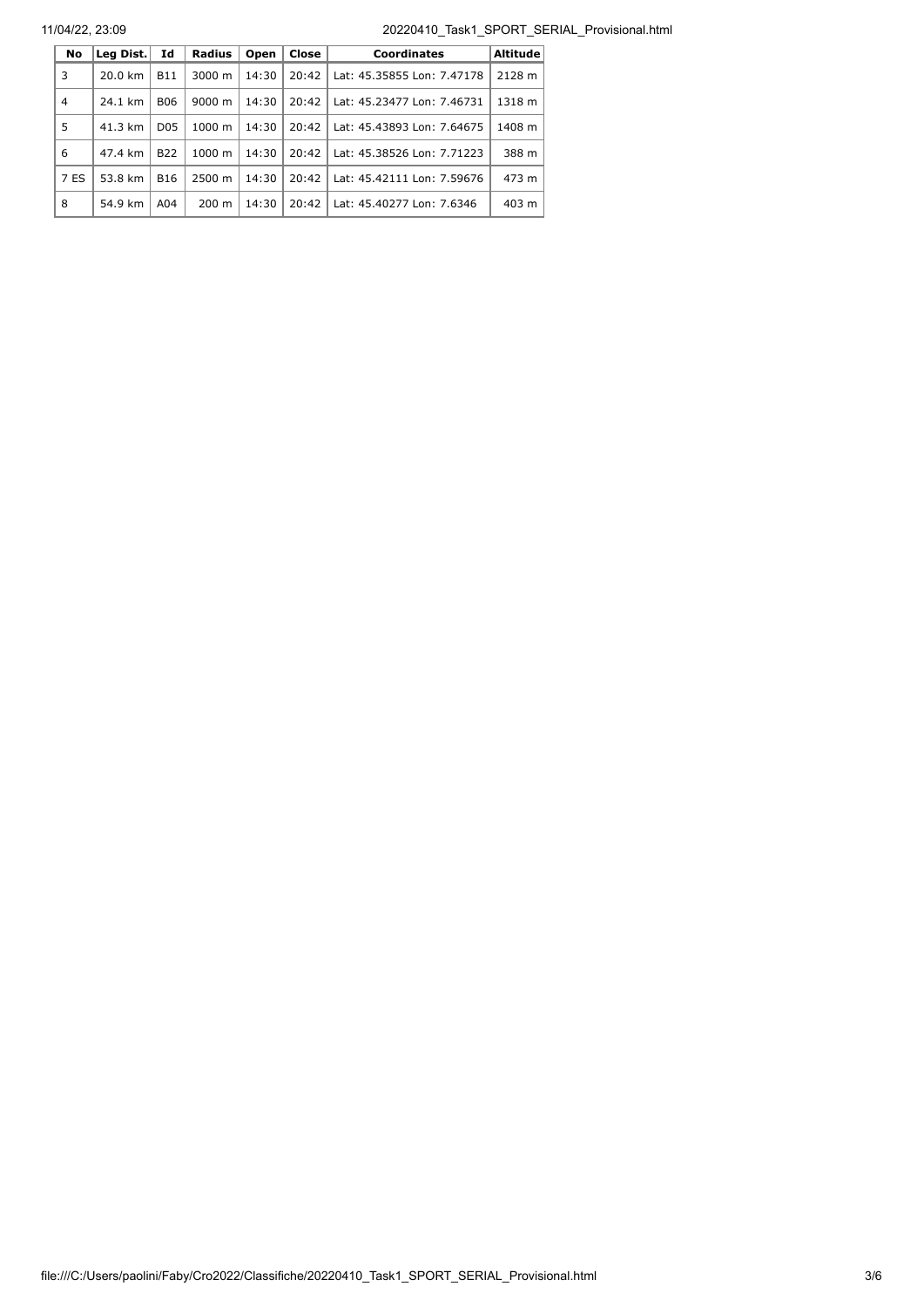## **Pilots not yet processed (NYP)**

**Id Name**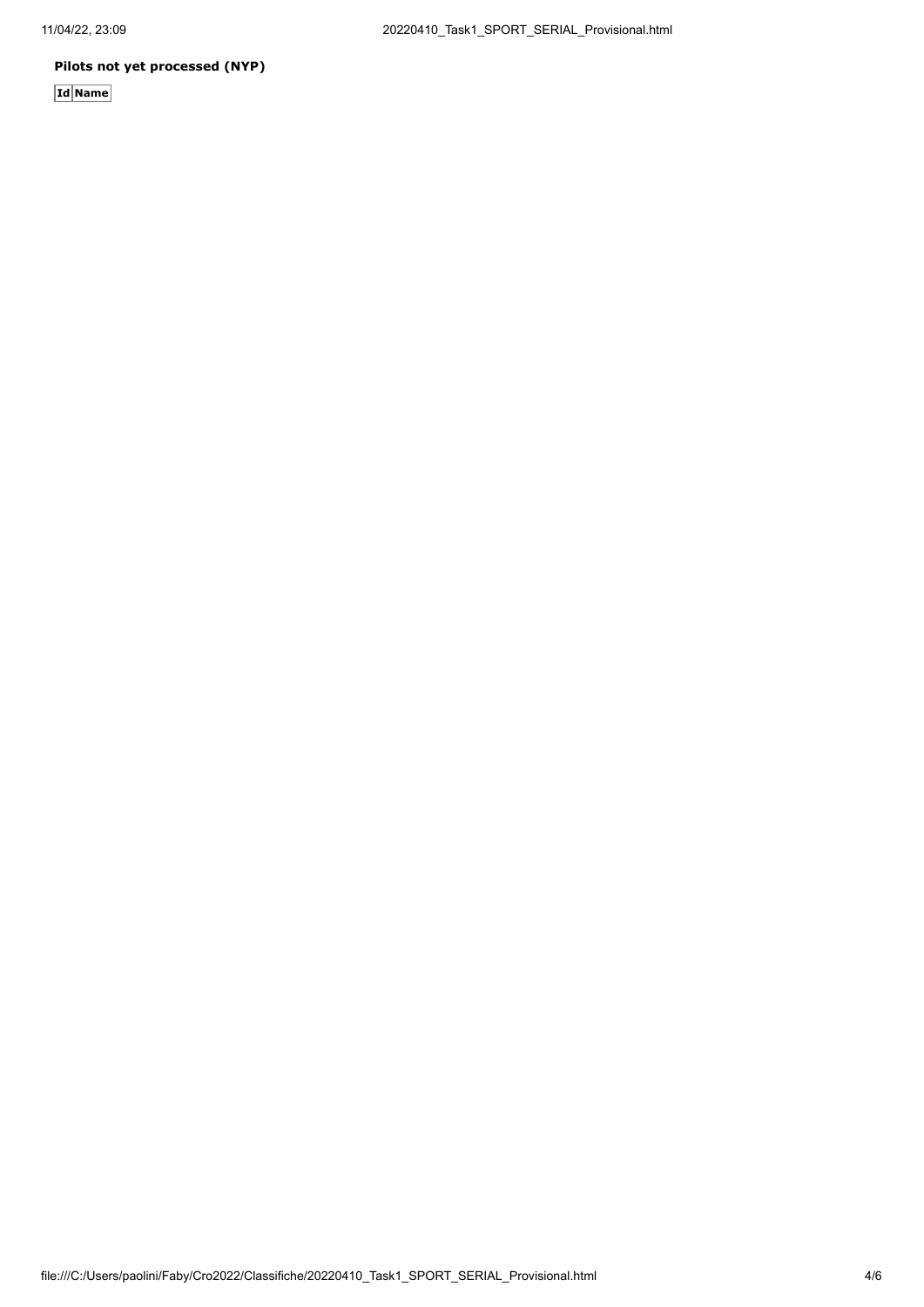#### **Task statistics**

| param                           | value                     |
|---------------------------------|---------------------------|
| ss_distance                     | 50.341                    |
| task_distance                   | 54.941                    |
| launch to ess distance          | 53.812                    |
| no_of_pilots_present            | 49                        |
| no_of_pilots_flying             | 45                        |
| no_of_pilots_lo                 | 34                        |
| no_of_pilots_reaching_nom_dist  | 26                        |
| no_of_pilots_reaching_es        | 15                        |
| no_of_pilots_reaching_goal      | 11                        |
| sum_flown_distance              | 1535.12                   |
| best_dist                       | 54.941                    |
| best time                       | 1.8511                    |
| worst_time                      | 4.1369                    |
| qnh_setting                     | 1013.25                   |
| no_of_pilots_in_competition     | 42                        |
| no_of_pilots_landed_before_stop | 0                         |
| sum_dist_over_min               | 1328.487                  |
| sum_real_dist_over_min          | 1328.487                  |
| sum_flown_distances             | 1535.12                   |
| best_real_dist                  | 54.941                    |
| last_finisher_start_time        | 2022-04-10T14:30:00+02:00 |
| last_start_time                 | 2022-04-10T14:30:00+02:00 |
| first_start_time                | 2022-04-10T14:30:00+02:00 |
| first_finish_time               | 2022-04-10T16:21:04+02:00 |
| max_time_to_get_time_points     | 3.2117                    |
| goalratio                       | 0.2444                    |
| arrival_weight                  | 0                         |
| departure_weight                | 0                         |
| leading_weight                  | 0.162                     |
| time_weight                     | 0.2915                    |
| distance_weight                 | 0.5465                    |
| smallest_leading_coefficient    | 1.2548                    |
| available_points_distance       | 546.495                   |
| available_points_time           | 291.505                   |
| available_points_departure      | 0                         |
| available_points_leading        | 162                       |
| available_points_arrival        | 0                         |
| time_validity                   | 1                         |
| launch_validity                 | 1                         |
| distance_validity               | 1                         |
| stop_validity                   | 1                         |
| day_quality                     | 1                         |
| ftv_day_validity                | 0.9842                    |
| time_points_stop_correction     | 0                         |
|                                 |                           |

## **Scoring formula settings**